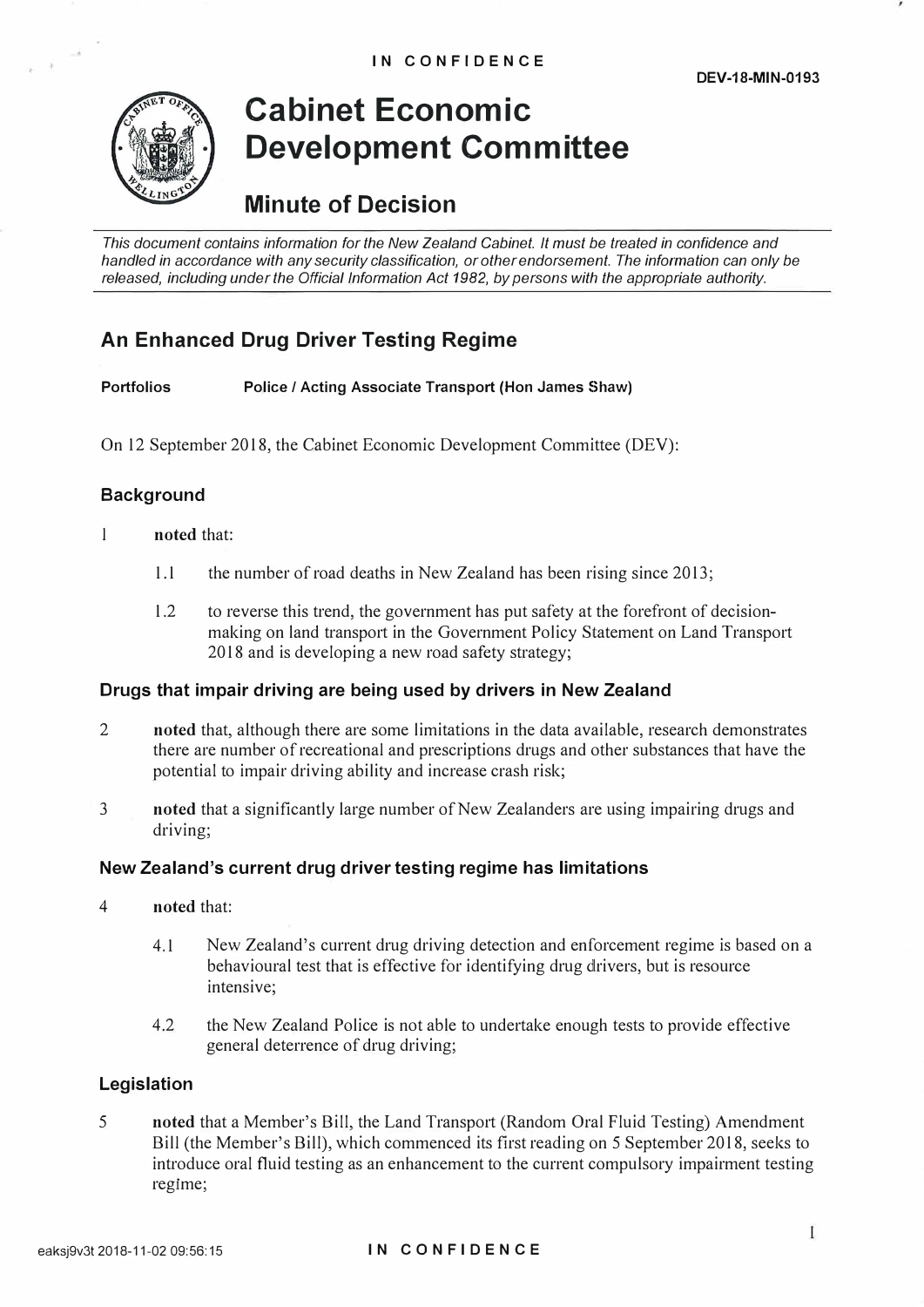#### IN CONFIDENCE

- noted that the Member's Bill raises issues that are fundamental to the design of an enhanced 6 drug driver testing regime that need to be considered more fully, including that the Bill's provisions limit rights and freedoms affirmed under the New Zealand Bill of Rights Act 1990:
- agreed in principle, subject to paragraphs 10-12 below, to develop a government Bill to  $\overline{7}$ progress legislation for an enhanced drug driver testing regime;

#### Objectives of a drug driver detection and enforcement regime

- agreed that the framework for a drug driver detection and enforcement regime be based on 8 the following objectives:
	- 8.1 deter people from driving under the influence of drugs;
	- 8.2 remove impaired drivers from the road;
	- 8.3 sanction impaired drivers in a way that is proportionate with risk;
	- 8.4 be consistent with the National Drug Policy 2015-2020;
	- 8.5 not unjustifiably limit rights affirmed by the New Zealand Bill of Rights Act 1990;
- 9 agreed that the current behavioural test for drug driving be retained as part of any enhanced drug driver detection and enforcement regime;

#### **Public consultation**

- $10$ **agreed** to undertake public consultation to inform the development of policy options for enhancements to the current drug driver testing regime, including:
	- methods of testing for the presence of drugs or levels of drugs, for example oral fluid  $10.1$ testing;
	- 10.2 the types of drugs that may be tested for, and the process for prescribing them;
	- 10.3 the circumstances in which drivers may be tested for drug driving, for example randomly, following an incident, or when there is 'good cause to suspect';
	- the evidence that would be required to establish that an offence has been committed; 10.4
	- 10.5 the sanctions that might apply to offences of drug driving, for example criminal or infringement penalties;
- 11 invited the Minister of Police and the Acting Associate Minister of Transport (Hon James Shaw) to report back to DEV in October 2018 with a draft public discussion document, to enable public consultation to take place before the end of 2018;
- 12 noted that the consultation will be undertaken over a period of four weeks before the end of 2018, with policy options being submitted to DEV for approval by the end of March 2019;